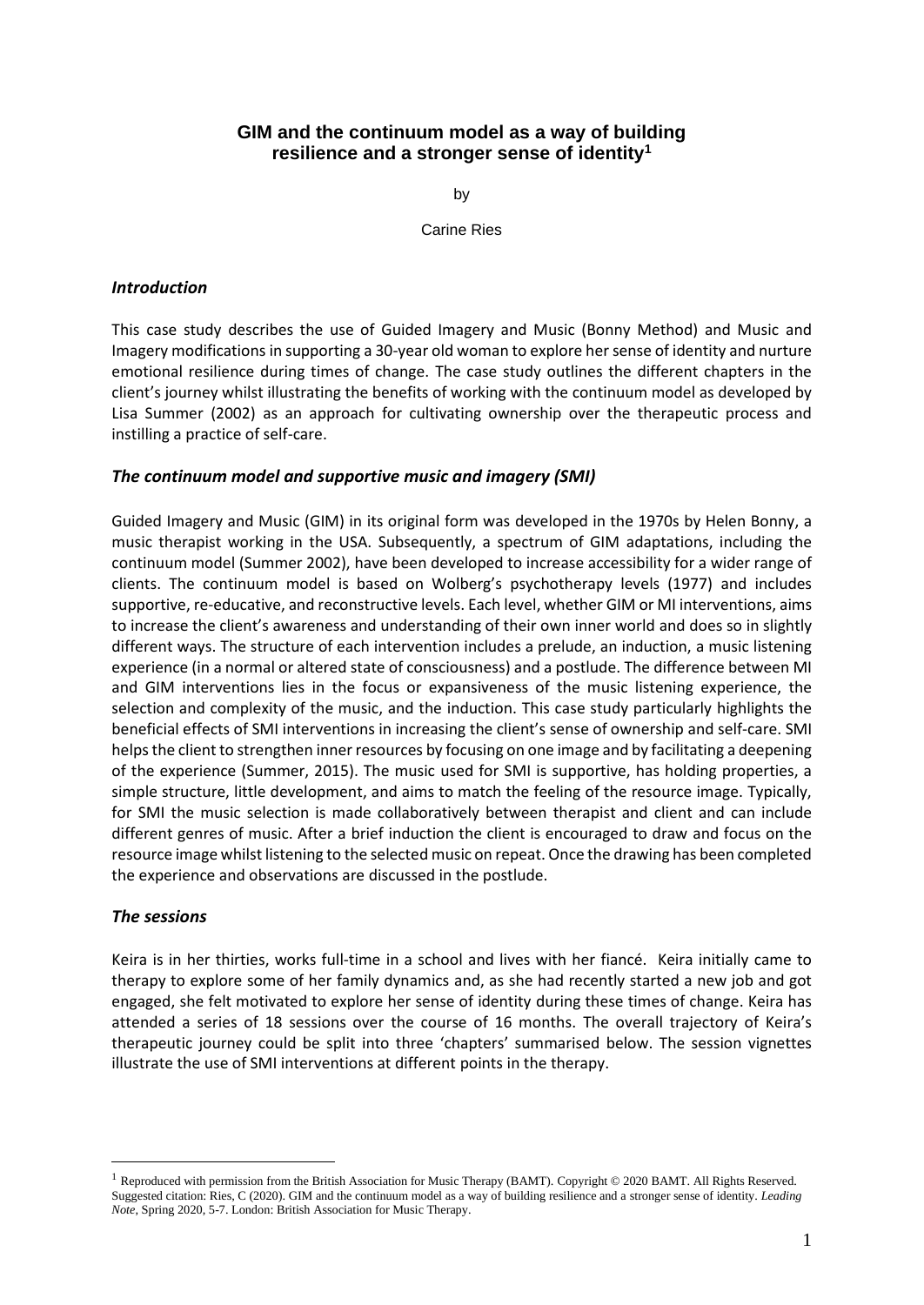# *Chapter 1, Sessions 1 – 7: Exploring past and current relationship patterns within the family and the couple.*

During the initial sessions much of the focus was centred around exploring old thinking patterns and the impact of family relationships on Keira's present life. Leading up to session 4 Keira had travelled to the *relationship and imagery programmes* and the importance of Keira's relationship with her fiancé had become apparent. Keira reflected on her intention to protect and nurture the relationship and she had talked about both the emotional connection and the physical space they shared. Session 4 presented an opportunity to consolidate this as a resource.

#### *Vignette session 4*

Keira focused on her feeling in the new shared living space with her fiancé, a sense of having arrived. The induction particularly drew attention to the feeling of comfort Keira found there and Keira chose George Ezra's 'Listen to the man' to hold her here. In the first drawing Keira's attention was particularly drawn to the protective bubble she was in with her fiancé and she further focused on this in a second drawing. The second drawing represented Keira and her fiancé at the beach near their prospective wedding venue, and Keira deeply felt the importance of the bubble and the precious space their relationship offered.

#### **Figure 1: Drawings from session**





### *Chapter 2, Sessions 8 – 11: Turning inwards to explore sense of self and strengthen resources.*

Reflecting on the previous sessions Keira noticed her change in responses to family members, reaping the benefits of newly established routines and feeling ready to turn more deeply inwards. Keira had previously shared an image of a rucksack which needed exploring and filling with 'new things that were hers'. This had symbolised the start of Keira's journey towards a stronger sense of identity by finding out what resources were already in the rucksack and what else could be added. During this chapter the importance of keeping healthy boundaries in her personal and professional life as well as proactively looking after herself became clear as Keira could feel the positive effects of her new routines on her own mental health and wellbeing. Keira had started to eat more mindfully, greatly enjoyed her new workout regimen and overall felt stronger and more resilient in herself. Keira felt that despite encountering challenging situations she was able to bounce back much more quickly and contain the repercussions of difficult situations better. Session 11 provided a space for Keira to focus on old and new resources.

#### *Vignette Session 11*

Keira talked about feeling the impact of her fiancé's mental health and how important her healthy routines had become in keeping herself fuelled. Keira focused on feeling a sense of achievement after having gone for a run. She chose 'Zephyr song' by 'The red hot chili peppers' to match her feeling. The drawing included some of the things that make Keira feel good, such as working out, listening to music, being in nature, her relationship, and seeing friends. Keira described a radiating sense of feeling good, coming from her core and filling her whole body after running. She emphasised the importance of feeling the positive effects, as a motivator that keeps her on track.